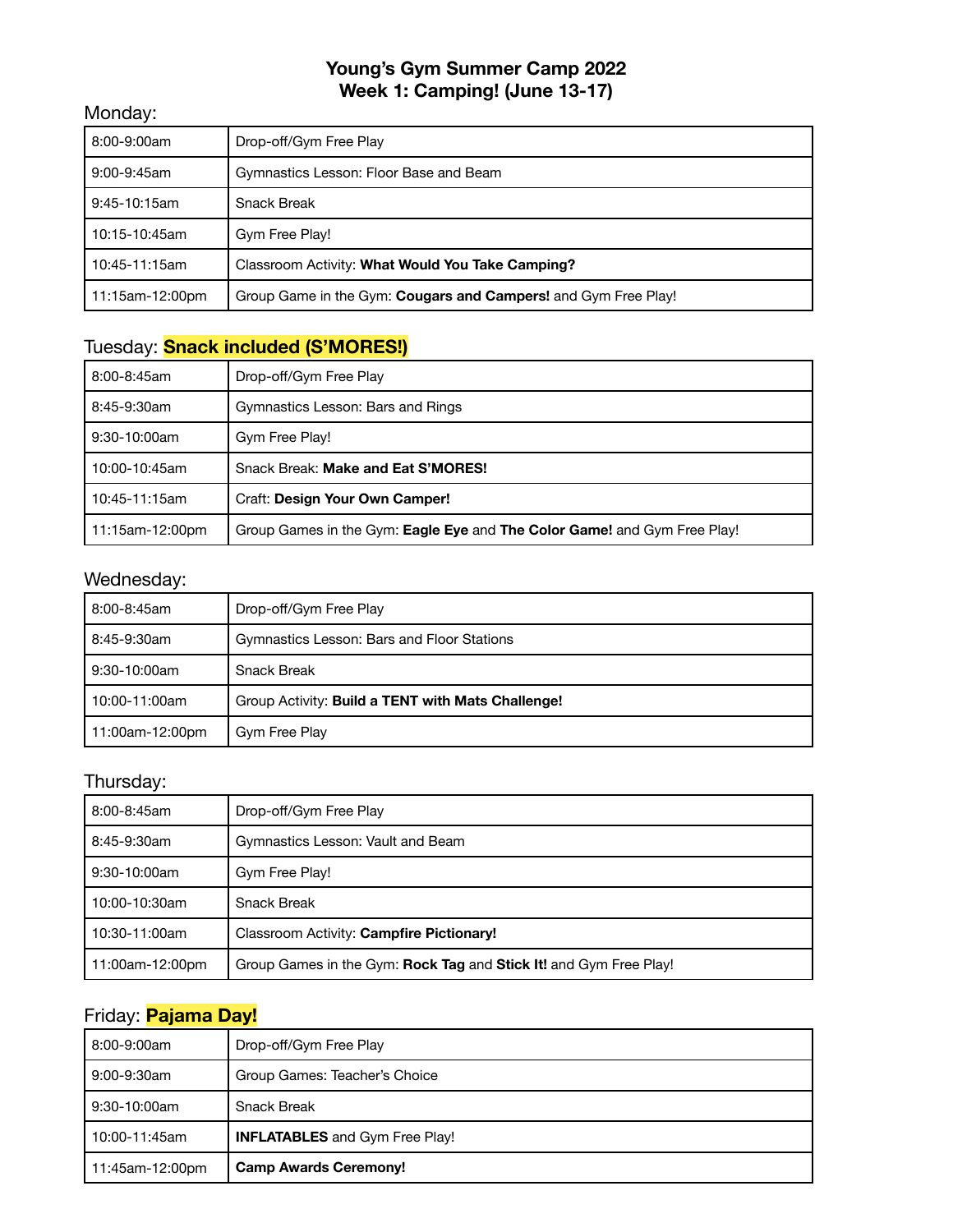## **Young's Gym Summer Camp 2022 Week 2: Wet-n-Wild! (June 20-24)**

# Monday: **Bring a change of clothes, sunscreen, tennis shoes (for water relays)**

| 8:00-9:00am     | Drop-off/Gym Free Play                          |
|-----------------|-------------------------------------------------|
| 9:00-9:45am     | Gymnastics Lesson: Floor Base and Beam          |
| 9:45-10:15am    | <b>Snack Break</b>                              |
| l 10:15-11:15am | Group Game Outside: Water Relays and Popsicles! |
| 11:15am-12:00pm | Gym Free Play                                   |

#### Tuesday:

| 8:00-8:45am     | Drop-off/Gym Free Play                                                           |
|-----------------|----------------------------------------------------------------------------------|
| 8:45-9:30am     | Gymnastics Lesson: Bars and Rings                                                |
| $9:30-10:00am$  | Gym Free Play!                                                                   |
| 10:00-10:30am   | Snack Break                                                                      |
| 10:30-11:00am   | Craft: Deep Sea Watercolor Sun Catchers!                                         |
| 11:00am-12:00pm | Group Games in the Gym: Ships and Sailors and The Color Game! and Gym Free Play! |

### Wednesday: **Bring a change of clothes, sunscreen, tennis shoes (for water balloons)**

| 8:00-8:45am     | Drop-off/Gym Free Play                                 |
|-----------------|--------------------------------------------------------|
| 8:45-9:30am     | Gymnastics Lesson: Bars and Floor Stations             |
| $9:30-10:00am$  | <b>Snack Break</b>                                     |
| 10:00-11:00am   | Group Games Outside: Water Balloon Toss and Popsicles! |
| 11:00-11:30am   | Group Games: Teacher's Choice                          |
| 11:30am-12:00pm | Gym Free Play                                          |

### Thursday:

| 8:00-8:45am     | Drop-off/Gym Free Play                                                      |
|-----------------|-----------------------------------------------------------------------------|
| 8:45-9:30am     | Gymnastics Lesson: Vault and Beam                                           |
| 9:30-10:00am    | Gym Free Play!                                                              |
| 10:00-10:30am   | <b>Snack Break</b>                                                          |
| 10:30-11:00am   | Craft: Design a Waterslide Contest!                                         |
| 11:00am-12:00pm | Group Games in the Gym: Sharks and Minnows and Stick It! and Gym Free Play! |

#### Friday: **Bring a bathing suit, towel, sunscreen for water slide)**

| 8:00-9:00am     | Drop-off/Gym Free Play                              |
|-----------------|-----------------------------------------------------|
| 9:00-9:30am     | Group Games: Teacher's Choice                       |
| $9:30-10:00am$  | <b>Snack Break</b>                                  |
| 10:00-11:30am   | Group Activity Outside: Waterslide and Water Games! |
| 11:30am-12:00pm | Gym Free Play and Camp Awards Ceremony!             |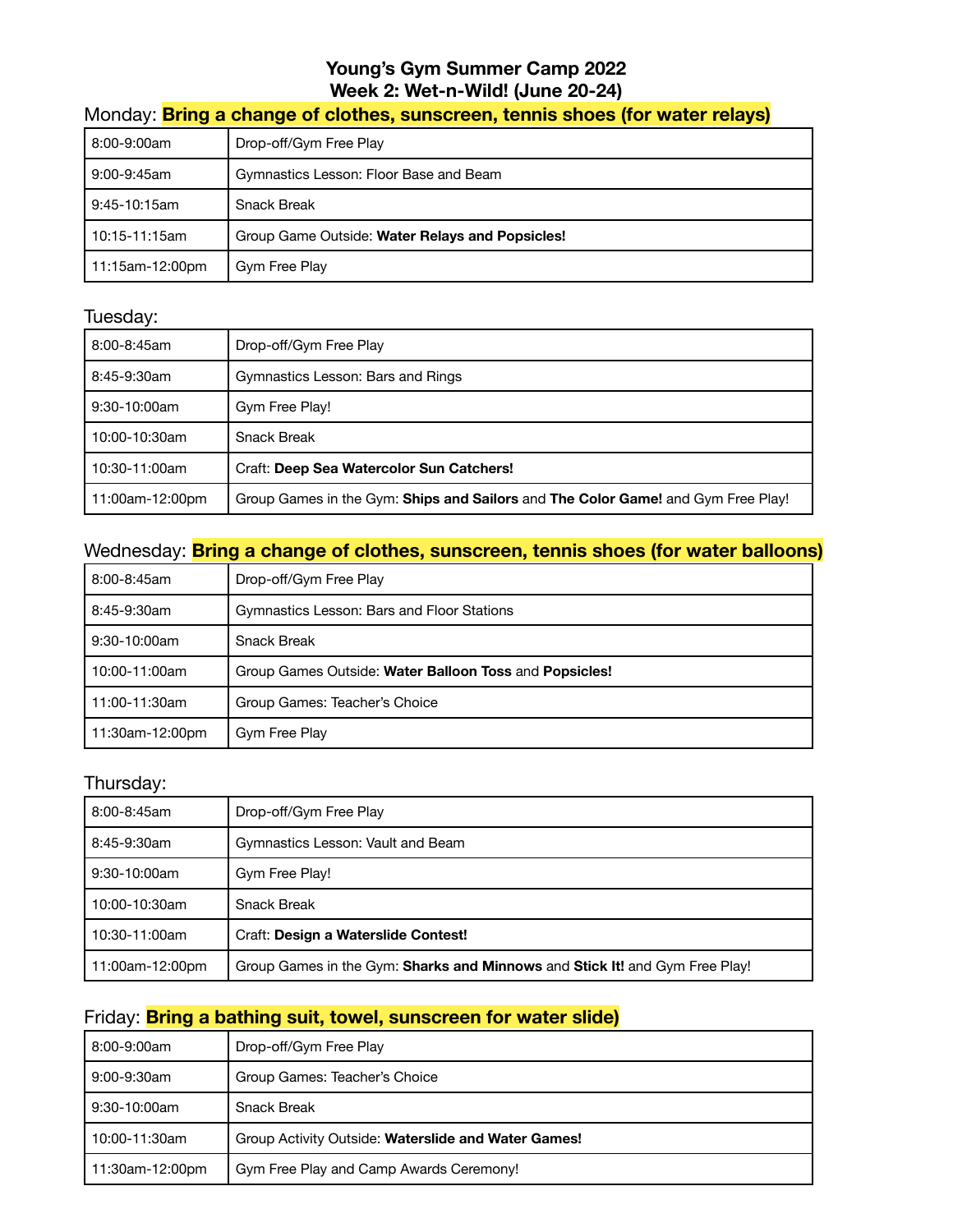### **Young's Gym Summer Camp 2022 Week 3: Young's Gym Olympics! (June 27-July 1)**

#### Monday:

| 8:00-9:00am     | Drop-off/Gym Free Play                                                          |
|-----------------|---------------------------------------------------------------------------------|
| 9:00-9:45am     | Gymnastics Lesson: Floor Base and Beam                                          |
| $9:45-10:15am$  | Practice Routines for Olympics and Gym Free Play!                               |
| 10:15-10:45am   | <b>Snack Break</b>                                                              |
| 10:45-11:15am   | Group Games in the Gym: Stick It and Soccer!                                    |
| 11:15am-12:00pm | Classroom Activity: Divide into Teams (Countries), Create Country Name and Flag |

### Tuesday:

| 8:00-8:45am     | Drop-off/Gym Free Play                                                  |
|-----------------|-------------------------------------------------------------------------|
| 8:45-9:30am     | Gymnastics Lesson: Bars and Rings                                       |
| $9:30-10:00am$  | Practice Routines for Olympics and Gym Free Play!                       |
| 10:00-10:30am   | <b>Snack Break</b>                                                      |
| 10:30-11:00am   | Craft: Make Olympic Rings!                                              |
| 11:00am-12:00pm | Group Games in the Gym: Javelin Throw with Pool Noodles and Basketball! |

# Wednesday:

| 8:00-8:45am     | Drop-off/Gym Free Play                                                  |
|-----------------|-------------------------------------------------------------------------|
| 8:45-9:30am     | Gymnastics Lesson: Bars and Floor Stations                              |
| $9:30-10:00am$  | Group Games in the Gym: Relay Races, Long Jump, Hurdles and Volleyball! |
| 10:00-10:30am   | <b>Snack Break</b>                                                      |
| 10:30-11:00am   | Craft: Make Olympic Torches!                                            |
| 11:00am-12:00pm | Practice Routines for Olympics and Gym Free Play!                       |

# Thursday: **Young's Gym Olympics! (Parent's Invited to Watch!)**

| $8:00 - 8:45$ am | Drop-off/Gym Free Play                                     |
|------------------|------------------------------------------------------------|
| 8:45-9:30am      | Gymnastics Lesson: Vault and Beam                          |
| $9:30-10:00am$   | Practice Routines for Olympics and Gym Free Play!          |
| 10:00-10:30am    | <b>Snack Break</b>                                         |
| 10:30-11:30am    | Practice Opening Ceremony for Olympics!                    |
| 11:30am-12:00pm  | <b>Young's Gym Olympics: Opening Ceremony, Competition</b> |

| 8:00-9:00am     | Drop-off/Gym Free Play                |
|-----------------|---------------------------------------|
| 9:00-9:30am     | Group Games: Teacher's Choice         |
| 9:30-10:00am    | Snack Break                           |
| 10:00-11:45am   | <b>INFLATABLES</b> and Gym Free Play! |
| 11:45am-12:00pm | <b>Camp Awards Ceremony!</b>          |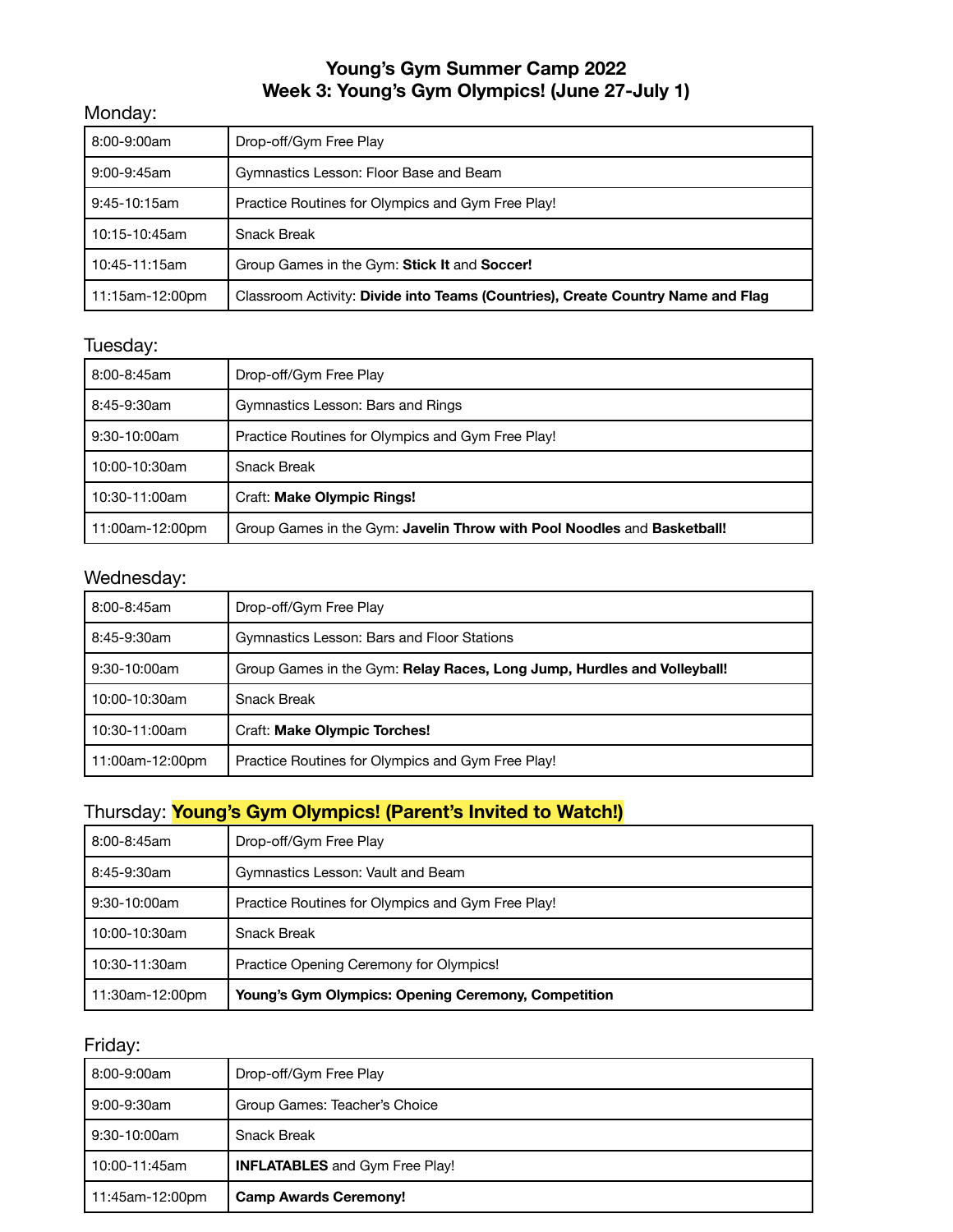# **Young's Gym Summer Camp 2022 Week 4: Pirates and Princesses! (July 11-15)**

### Monday:

| 8:00-8:45am     | Drop-off/Gym Free Play                                             |
|-----------------|--------------------------------------------------------------------|
| 8:45-9:30am     | Gymnastics Lesson: Floor Base and Beam                             |
| 9:30-10:00am    | <b>Snack Break</b>                                                 |
| 10:00-11:00am   | Group Activity: Build a PIRATE SHIP or CASTLE with Mats Challenge! |
| 11:00am-12:00pm | Gym Free Play!                                                     |

# Tuesday:

| 8:00-9:00am     | Drop-off/Gym Free Play                                        |
|-----------------|---------------------------------------------------------------|
| 9:00-9:45am     | Gymnastics Lesson: Bars and Rings                             |
| $9:45-10:15am$  | Group Games in the Gym: Ships and Sailors and The Color Game! |
| 10:15-10:45am   | <b>Snack Break</b>                                            |
| 10:45-11:30am   | Craft: Make Pirate Hats with Eye Patches and Princess Tiaras! |
| 11:30am-12:00pm | Gym Free Play!                                                |

### Wednesday:

| 8:00-8:45am     | Drop-off/Gym Free Play                                              |
|-----------------|---------------------------------------------------------------------|
| 8:45-9:30am     | Gymnastics Lesson: Bars and Floor Stations                          |
| $9:30-10:00am$  | Gym Free Play!                                                      |
| 10:00-10:30am   | <b>Snack Break</b>                                                  |
| 10:30-11:00am   | <b>Craft: Make Pirate Swords and Royal Scepters!</b>                |
| 11:00am-12:00pm | Group Games in the Gym: Parrot Eye and Stick It! and Gym Free Play! |

### Thursday:

| 8:00-8:45am     | Drop-off/Gym Free Play                              |
|-----------------|-----------------------------------------------------|
| 8:45-9:30am     | Gymnastics Lesson: Vault and Beam                   |
| 9:30-10:00am    | Snack Break                                         |
| 10:00-10:30am   | Classroom Activity: Pirate and Princess Pictionary! |
| 10:30-11:30am   | Group Game in the Gym: Candy Treasure Hunt!         |
| 11:30am-12:00pm | Gym Free Play!                                      |

| 8:00-9:00am     | Drop-off/Gym Free Play                |
|-----------------|---------------------------------------|
| 9:00-9:30am     | Group Games: Teacher's Choice         |
| 9:30-10:00am    | <b>Snack Break</b>                    |
| 10:00-11:45am   | <b>INFLATABLES</b> and Gym Free Play! |
| 11:45am-12:00pm | <b>Camp Awards Ceremony!</b>          |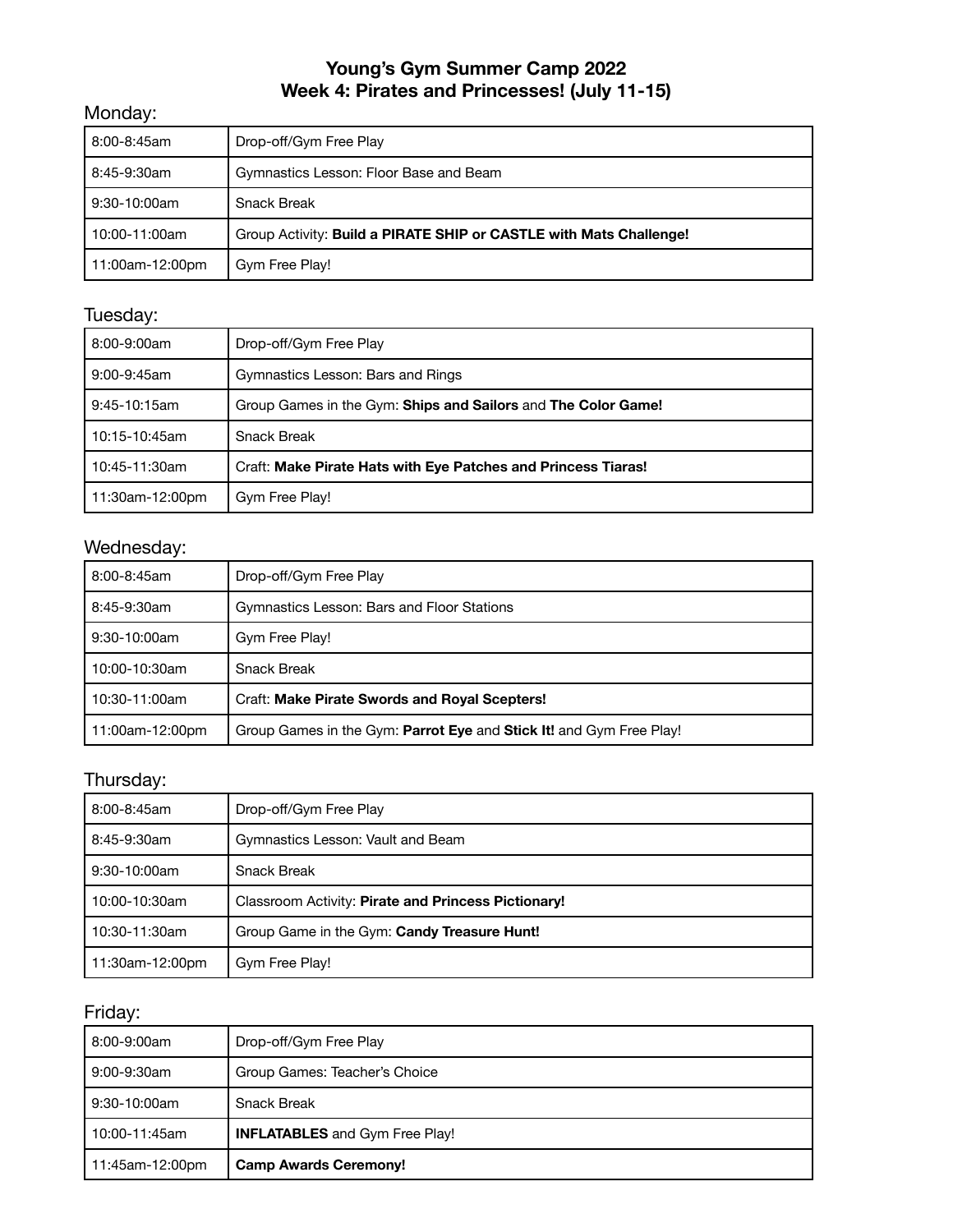# **Young's Gym Summer Camp 2022 Week 5: More Wet-n-Wild! (July 18-22)**

# Monday: **Bring a change of clothes, sunscreen, tennis shoes (for water relays)**

| 8:00-9:00am     | Drop-off/Gym Free Play                          |
|-----------------|-------------------------------------------------|
| 9:00-9:45am     | Gymnastics Lesson: Floor Base and Beam          |
| 9:45-10:15am    | <b>Snack Break</b>                              |
| l 10:15-11:15am | Group Game Outside: Water Relays and Popsicles! |
| 11:15am-12:00pm | Gym Free Play                                   |

#### Tuesday:

| 8:00-8:45am     | Drop-off/Gym Free Play                                                           |
|-----------------|----------------------------------------------------------------------------------|
| 8:45-9:30am     | Gymnastics Lesson: Bars and Rings                                                |
| $9:30-10:00am$  | Gym Free Play!                                                                   |
| 10:00-10:30am   | <b>Snack Break</b>                                                               |
| 10:30-11:00am   | <b>Craft: Watercolor Rainbow Sun Catchers!</b>                                   |
| 11:00am-12:00pm | Group Games in the Gym: Ships and Sailors and The Color Game! and Gym Free Play! |

### Wednesday: **Bring a change of clothes, sunscreen, tennis shoes (for water balloons)**

| 8:00-8:45am     | Drop-off/Gym Free Play                                 |
|-----------------|--------------------------------------------------------|
| 8:45-9:30am     | Gymnastics Lesson: Bars and Floor Stations             |
| 9:30-10:00am    | <b>Snack Break</b>                                     |
| 10:00-11:00am   | Group Games Outside: Water Balloon Toss and Popsicles! |
| 11:00-11:30am   | Group Games: Teacher's Choice                          |
| 11:30am-12:00pm | Gym Free Play                                          |

### Thursday:

| 8:00-8:45am     | Drop-off/Gym Free Play                                                      |
|-----------------|-----------------------------------------------------------------------------|
| 8:45-9:30am     | Gymnastics Lesson: Vault and Beam                                           |
| $9:30-10:00am$  | Gym Free Play!                                                              |
| 10:00-10:30am   | <b>Snack Break</b>                                                          |
| 10:30-11:00am   | Craft: Design a Cruise Boat Contest!                                        |
| 11:00am-12:00pm | Group Games in the Gym: Sharks and Minnows and Stick It! and Gym Free Play! |

#### Friday: **Bring a bathing suit, towel, sunscreen (for water slide)**

| 8:00-9:00am     | Drop-off/Gym Free Play                              |
|-----------------|-----------------------------------------------------|
| 9:00-9:30am     | Group Games: Teacher's Choice                       |
| $9:30-10:00am$  | <b>Snack Break</b>                                  |
| 10:00-11:30am   | Group Activity Outside: Waterslide and Water Games! |
| 11:30am-12:00pm | Gym Free Play and Camp Awards Ceremony!             |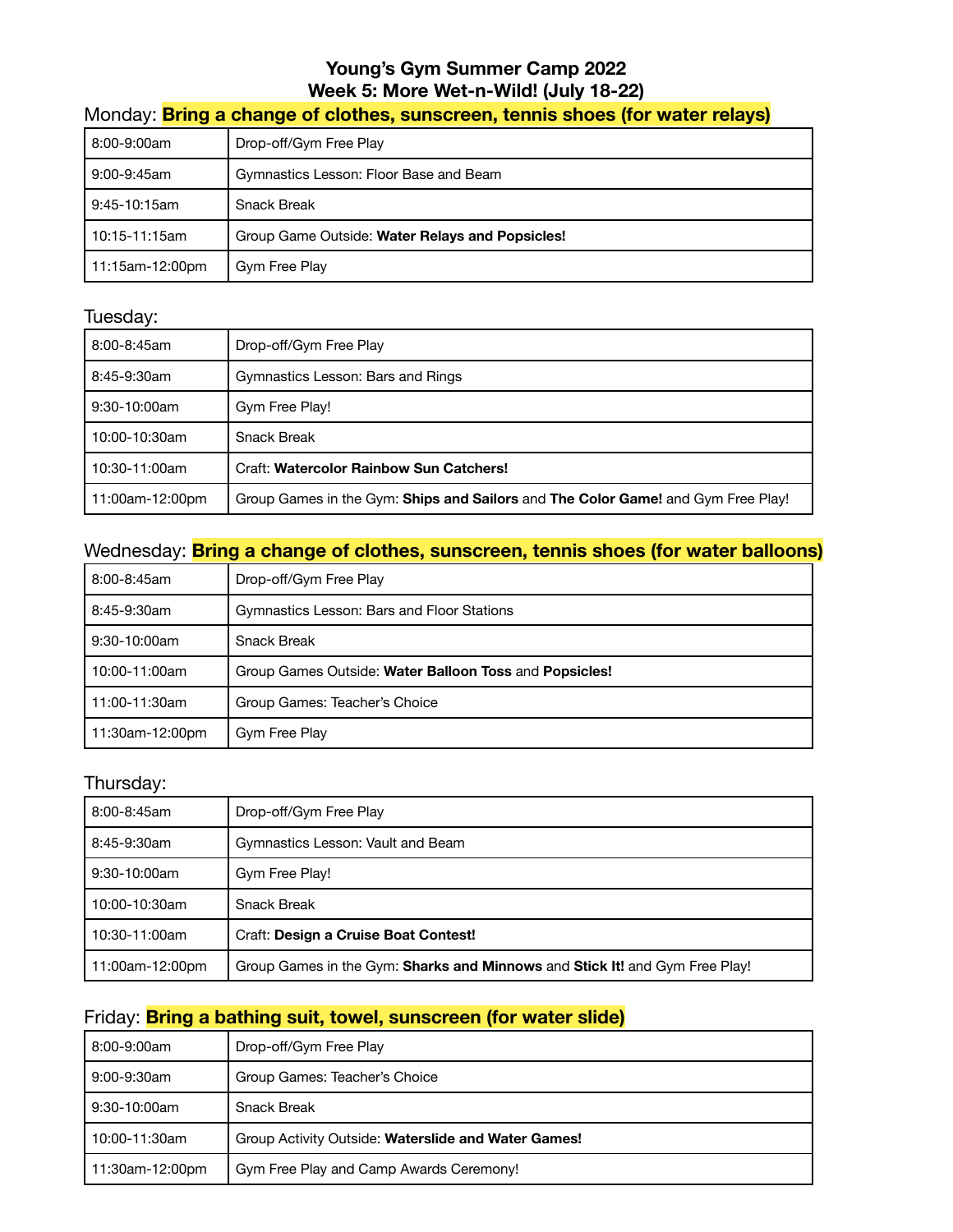# **Young's Gym Summer Camp 2022 Week 6: Space Jam! (July 25-29)**

### Monday:

| 8:00-9:00am     | Drop-off/Gym Free Play                                                         |
|-----------------|--------------------------------------------------------------------------------|
| 9:00-9:45am     | Gymnastics Lesson: Floor Base and Beam                                         |
| $9:45-10:15am$  | Gym Free Play!                                                                 |
| 10:15-10:45am   | <b>Snack Break</b>                                                             |
| 10:45-11:15am   | <b>Craft: Watercolor Planets!</b>                                              |
| 11:15am-12:00pm | Group Games in the Gym: Musical Planets and The Color Game! and Gym Free Play! |

### Tuesday:

| 8:00-8:45am     | Drop-off/Gym Free Play                                                |
|-----------------|-----------------------------------------------------------------------|
| 8:45-9:30am     | Gymnastics Lesson: Bars and Rings                                     |
| $9:30-10:00am$  | Gym Free Play!                                                        |
| 10:00-10:30am   | <b>Snack Break</b>                                                    |
| 10:30-11:00am   | Classroom Activity: Learn the Names and Order of the Planets!         |
| 11:00am-12:00pm | Group Game in the Gym: Zero Gravity Balloon Races! and Gym Free Play! |

# Wednesday:

| 8:00-8:45am     | Drop-off/Gym Free Play                                                 |
|-----------------|------------------------------------------------------------------------|
| 8:45-9:30am     | Gymnastics Lesson: Bars and Floor Stations                             |
| $9:30-10:00am$  | Gym Free Play!                                                         |
| 10:00-10:30am   | Snack Break                                                            |
| 10:30-11:00am   | Craft: Design a Flying Saucer or Space Shuttle Contest!                |
| 11:00am-12:00pm | Group Games in the Gym: Star Catchers and Stick It! and Gym Free Play! |

# Thursday:

| 8:00-8:45am     | Drop-off/Gym Free Play                                      |
|-----------------|-------------------------------------------------------------|
| 8:45-9:30am     | Gymnastics Lesson: Vault and Beam                           |
| $9:30-10:00am$  | Gym Free Play!                                              |
| 10:00-10:30am   | <b>Snack Break</b>                                          |
| 10:30-11:00am   | Classroom Activity: Space Trivia!                           |
| 11:00am-12:00pm | Group Game in the Gym: Saturn Ring Toss! and Gym Free Play! |

| 8:00-9:00am     | Drop-off/Gym Free Play                                |
|-----------------|-------------------------------------------------------|
| 9:00-9:30am     | Group Games: Teacher's Choice                         |
| 9:30-10:00am    | <b>Snack Break</b>                                    |
| l 10:00-11:45am | Moon Walk Simulators (INFLATABLES) and Gym Free Play! |
| 11:45am-12:00pm | <b>Camp Awards Ceremony!</b>                          |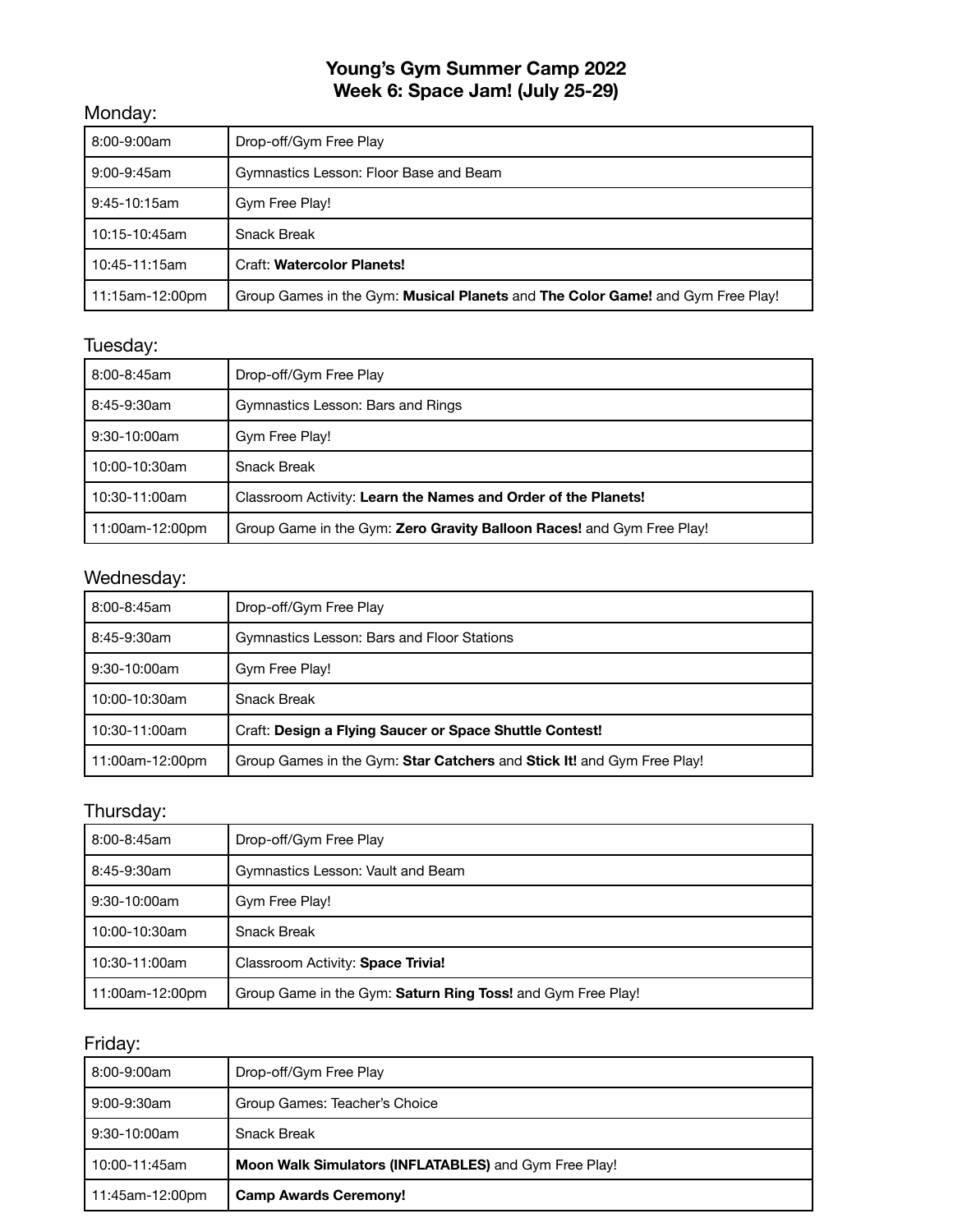# **Young's Gym Summer Camp 2022 Week 7: Animal Planet! (August 1-5)**

### Monday:

| 8:00-9:00am     | Drop-off/Gym Free Play                                         |
|-----------------|----------------------------------------------------------------|
| 9:00-9:45am     | Gymnastics Lesson: Floor Base and Beam                         |
| $9:45-10:15am$  | Gym Free Play!                                                 |
| 10:15-10:45am   | <b>Snack Break</b>                                             |
| 10:45-11:15am   | <b>Craft: Choose and Animal to Draw and Write Facts About</b>  |
| 11:15am-12:00pm | Group Games in the Gym: Sharks and Minnows and The Color Game! |

# Tuesday:

| 8:00-8:45am     | Drop-off/Gym Free Play                                              |
|-----------------|---------------------------------------------------------------------|
| 8:45-9:30am     | Gymnastics Lesson: Bars and Rings                                   |
| $9:30-10:00am$  | Gym Free Play!                                                      |
| 10:00-10:30am   | <b>Snack Break</b>                                                  |
| 10:30-11:00am   | Classroom Activity: Animal Cherades!                                |
| 11:00am-12:00pm | Group Game in the Gym: Chicken in the Hen House! and Gym Free Play! |

# Wednesday:

| 8:00-8:45am     | Drop-off/Gym Free Play                                               |
|-----------------|----------------------------------------------------------------------|
| 8:45-9:30am     | Gymnastics Lesson: Bars and Floor Stations                           |
| $9:30-10:00am$  | Gym Free Play!                                                       |
| 10:00-10:30am   | <b>Snack Break</b>                                                   |
| 10:30-11:00am   | Craft: Make Animal Puppets!                                          |
| 11:00am-12:00pm | Group Game in the Gym: <b>Animal Relay Races!</b> and Gym Free Play! |

# Thursday:

| 8:00-8:45am     | Drop-off/Gym Free Play                                             |
|-----------------|--------------------------------------------------------------------|
| 8:45-9:30am     | Gymnastics Lesson: Vault and Beam                                  |
| $9:30-10:00am$  | Gym Free Play!                                                     |
| 10:00-10:30am   | Snack Break                                                        |
| 10:30-11:00am   | Classroom Activity: Animal Pictionary!                             |
| 11:00am-12:00pm | Group Games in the Gym: Eagle Eye and Stick It! and Gym Free Play! |

| 8:00-9:00am     | Drop-off/Gym Free Play                |
|-----------------|---------------------------------------|
| 9:00-9:30am     | Group Games: Teacher's Choice         |
| 9:30-10:00am    | <b>Snack Break</b>                    |
| l 10:00-11:45am | <b>INFLATABLES</b> and Gym Free Play! |
| 11:45am-12:00pm | <b>Camp Awards Ceremony!</b>          |